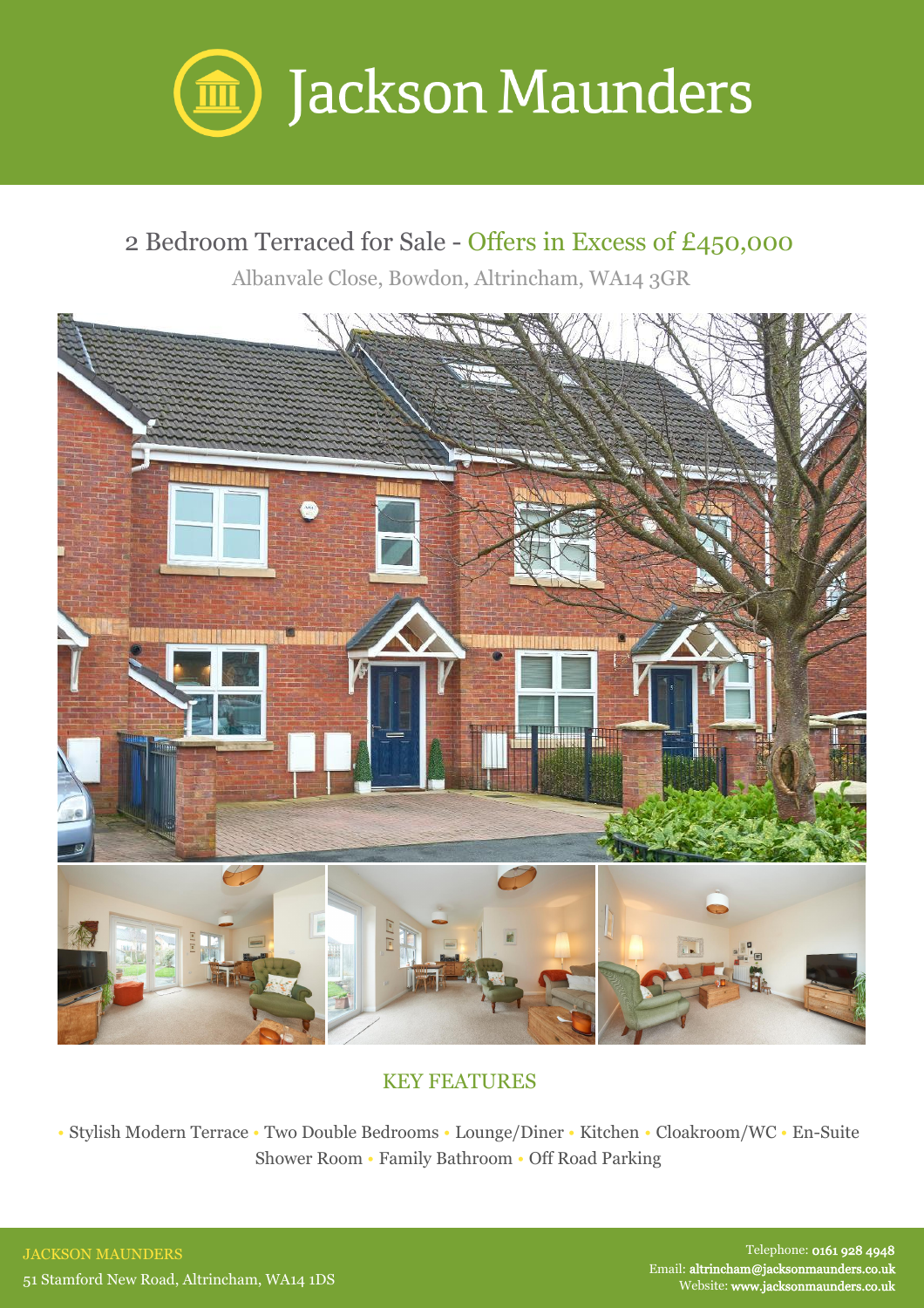## Description

A Stylish modern home located in an extremely popular area which lies within a stroll of both of Bowdon C Of E and The Bollin Primary Schools, a variety of small local shops and is within walking distance to Altrincham Boys and Girls Grammar Schools.

The property offers spacious and well planned accommodation and occupies a generous plot with off road parking for two vehicles and a large south facing garden to the rear which has been professionally landscaped.

At ground floor there is an excellent sized living/dining room with doors opening on to the garden as well as a breakfast kitchen and a Cloaks/WC. To the first floor there is a large landing, two double bedrooms including a fantastic master suite with fitted wardrobes and a stylish shower room along with a well appointed family bathroom.

The property boasts a large loft area which would be ideal to create a third bedroom by way of a loft conversion subject to obtaining the necessary planning permission. No onward Chain.